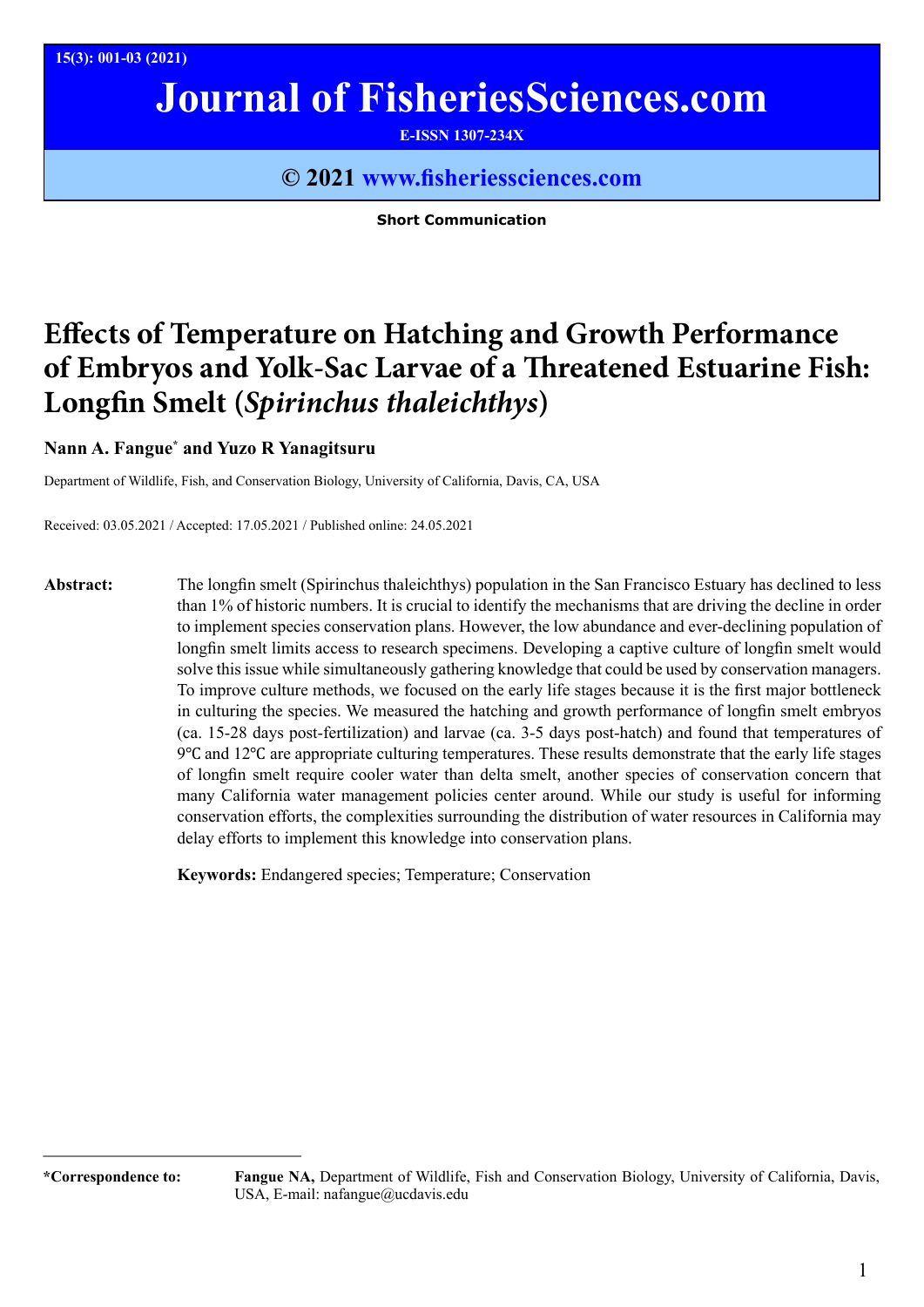Journal abbreviation: **J FisheriesSciences.com**

#### **Description**

Longfin smelt (*Spirinchus thaleichthys*) is an anadromous forage fish species, distributed from the Aleutian Islands to the San Francisco Estuary (SFE), and was once among the most abundant fish species in California. However, over the last two decades, the SFE population, which is considered the largest self-sustaining population of the species in the world has been reduced to less than 1% of historical abundances and are now listed as "threatened" under the California Endangered Species Act. Their decline in the SFE is likely due to a combination of anthropogenically induced environmental disturbances that require a multipronged management effort. To make informed conservation management decisions, it is crucial to mechanistically determine the factors contributing to longfin smelt decline. Such an effort requires many live research specimens though, which for a species in decline poses the challenge of acquiring enough specimens and the dilemma of applying further pressure to the wild stock. Developing a captive culture for longfin smelt would solve this issue and the studies necessary to develop the culture could also be used to inform conservation management plans. To date, efforts to culture longfin smelt have been thwarted by >90% mortality at the larval stage. To begin systematically addressing issues with culture methods for the early life stages of longfin smelt, we compared the hatching and growth performance of embryos and yolksac larvae at three different temperatures that they may be exposed to in the SFE: 9, 12, and 15℃. We tested a range of environmentally-relevant temperatures because of the profound effects that temperature can have on fish physiology and behavior, which translates to changes in growth and survival. Averaged across all clutches, we found that longfin smeltembryos had 32-50% higher hatching success and larvae grew to 16%-19% larger sizes at 9 and 12℃ than those reared at 15℃, suggesting an optimal range of temperatures for culture of 9℃-12℃. However, there was high interclutch variation in hatching and growth performance across all test temperatures. Interestingly, the incomplete yolk and oil resorption of most larvae at all temperatures suggest that there may be issues with culture methods unrelated to temperature. Clearly there is much work to be done to close the life cycle of longfin smelt in captivity. Nevertheless, we reported the first systematic study to determine a potential cause of culture failure and because on average the early life stages performed best at the cooler temperatures, we suggest that the embryos and yolk-sac larvae should be reared at 9 or 12℃ [1-11].

#### **Conclusion**

Our study primarily sought to identify appropriate culturing temperatures for longfin smelt embryos and larvae, but we also found that longfin smelt require relatively cool water at their early life stages compared to other California native fish species. This is alarming because water management policies currently center around other native species such as delta smelt, which have a considerably higher thermal tolerance and an optimal temperature of 16℃ that would lead to suboptimal physiological performance for longfin smelt larvae. While these data suggest that water management policies should accommodate longfin smelt as well, water demand from the urban sector and multi-billion dollars agriculture industry of the Central Valley makes further improvements to conservation efforts difficult. Many of the water management policies currently center around delta smelt and require the release of water from freshwater reservoirs to cool down estuary temperatures and push back intruding saltwater. These measures are heavily criticized by farmers who feel that water that could be used to grow crops is wasted on "four buckets of minnows," in reference to the delta smelt. This discontent in environmental water use has resulted in a vilification of delta smelt. Considering the similarities in nomenclature and morphology to delta smelt, the poor reputation of this species among farmers may transfer to longfin smelt as well. Conservation management of the SFE remains a major challenge due to limited water resources and a deep political divide in water management ideologies. While research is essential for determining how to protect a species, it is important to be mindful that political and regulatory complexities can often significantly delay or preclude the implementation of the newfound knowledge to conservation plans.

#### **References**

- 1. [Bridges BB, Lindberg JC, Doroshov SI \(2004\) T](http://citeseerx.ist.psu.edu/viewdoc/download?doi=10.1.1.364.7105&rep=rep1&type=pdf)he effect of [light intensity, alga concentration, and prey density on the](http://citeseerx.ist.psu.edu/viewdoc/download?doi=10.1.1.364.7105&rep=rep1&type=pdf)  [feeding behavior of delta smelt larvae. American Fisheries](http://citeseerx.ist.psu.edu/viewdoc/download?doi=10.1.1.364.7105&rep=rep1&type=pdf)  [Society Symposium 39: 219-227.](http://citeseerx.ist.psu.edu/viewdoc/download?doi=10.1.1.364.7105&rep=rep1&type=pdf)
- 2. [Dryfoos RL \(1965\) The Life History and Ecology of](https://search.proquest.com/openview/fccd6975dd9572589324dfbda1797cbf/1.pdf?pq-origsite=gscholar&cbl=18750&diss=y)  [the Longfin Smelt in Lake Washington. University of](https://search.proquest.com/openview/fccd6975dd9572589324dfbda1797cbf/1.pdf?pq-origsite=gscholar&cbl=18750&diss=y)  [Washington, Seattle, Washington.](https://search.proquest.com/openview/fccd6975dd9572589324dfbda1797cbf/1.pdf?pq-origsite=gscholar&cbl=18750&diss=y)
- 3. [Hobbs J, Moyle PB, Fangue N, Connon RE \(2017\) Is](file:///C:\Users\Dell\Downloads\. https:\doi.org\10.15447\sfews.2017v15iss2art2)  [extinction inevitable for Delta smelt and Longfin smelt? An](file:///C:\Users\Dell\Downloads\. https:\doi.org\10.15447\sfews.2017v15iss2art2)  [opinion and recommendations for recovery. San Francisco](file:///C:\Users\Dell\Downloads\. https:\doi.org\10.15447\sfews.2017v15iss2art2)  [Estuary and Watershed Science 15: 1-19.](file:///C:\Users\Dell\Downloads\. https:\doi.org\10.15447\sfews.2017v15iss2art2)
- 4. [Jeffries KM, Connon RE, Davis BE, Komoroske LM,](https://doi.org/10.1242/jeb.134528. 99)  [Britton MT, et al. \(2016\) Effects of high temperatures](https://doi.org/10.1242/jeb.134528. 99)